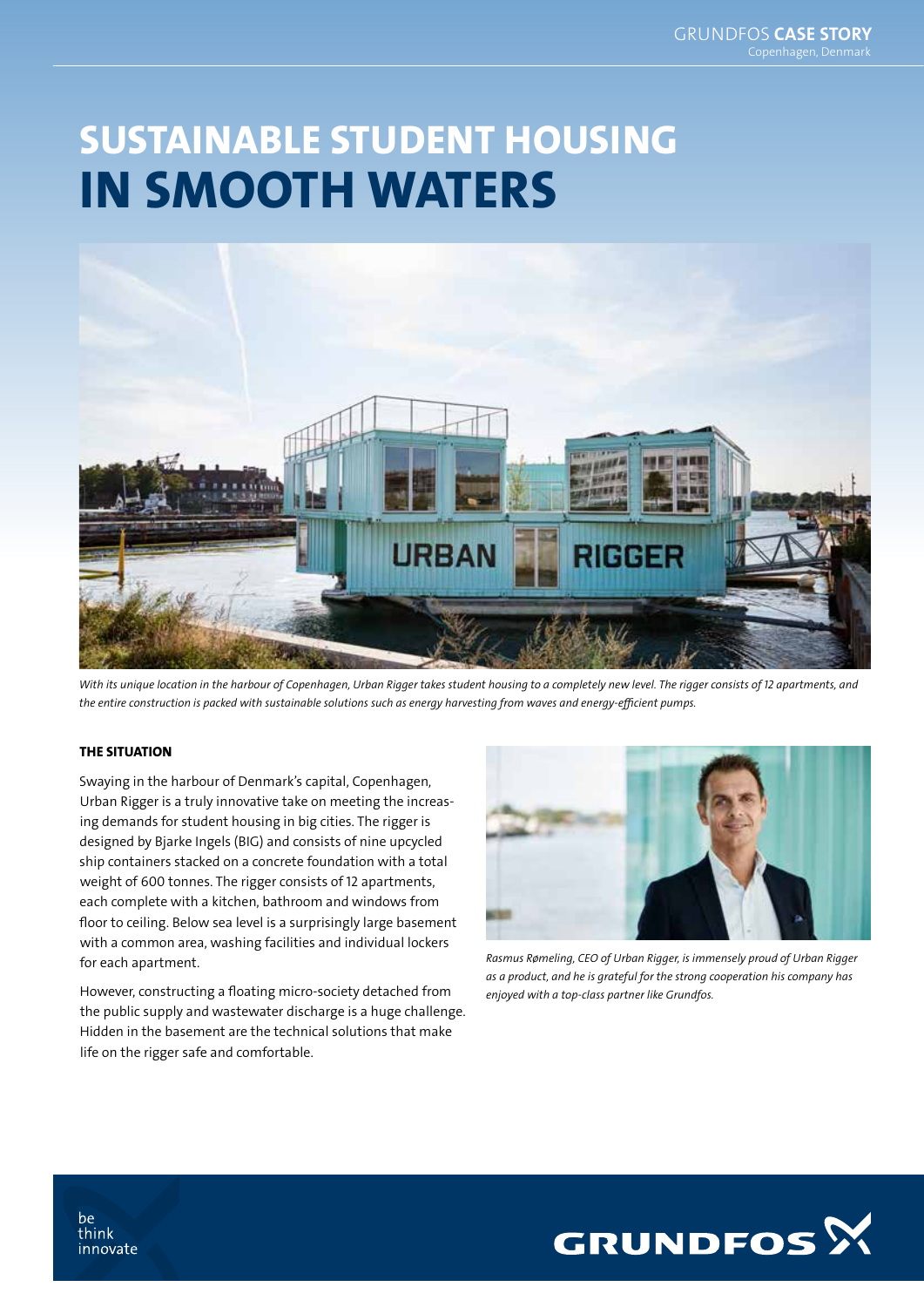

*"In the beginning, I often checked on the lifting stations to make sure everything was working properly. But I quickly realised that it wasn't necessary, because they perform perfectly. It is a great relief", says Peter Mayntzhusen, CTO of Urban Rigger, about the Grundfos Multilift MDG lifting stations.*

"It is very complex to understand and meet the demands of water supply, electricity and wastewater management from all 12 residents. Wastewater is particularly crucial. Since we are located at such a low level and in the water, we simply cannot connect to the public wastewater discharge. We need to raise the wastewater by several metres", says Peter Mayntzhusen, CTO of Urban Rigger.

"Since we are located at such a low level and in the water, we simply cannot connect to the public wastewater discharge. We need to raise the wastewater by several metres"

*– Peter Mayntzhusen CTO of Urban Rigger*

| Continent:           | Europe                                                                                                     |
|----------------------|------------------------------------------------------------------------------------------------------------|
| Country:             | Denmark                                                                                                    |
| <b>Market areas:</b> | Residential buildings                                                                                      |
| Industry:            | <b>Building Services</b>                                                                                   |
| <b>Applications:</b> | Wastewater, heating and water<br>boosting                                                                  |
| Products:            | MDG Lifting station (wastewater),<br>ALPHA2 (heating), SCALA2 (water boost-<br>ing), UNILIFT KP (drainage) |
| <b>Topic:</b>        | Wastewater handling on floating stu-<br>dent housing                                                       |



GRUNDFOS Holding A/S Poul Due Jensens Vej 7 DK-8850 Bjerringbro Tel: +45 87 50 14 00 www.grundfos.com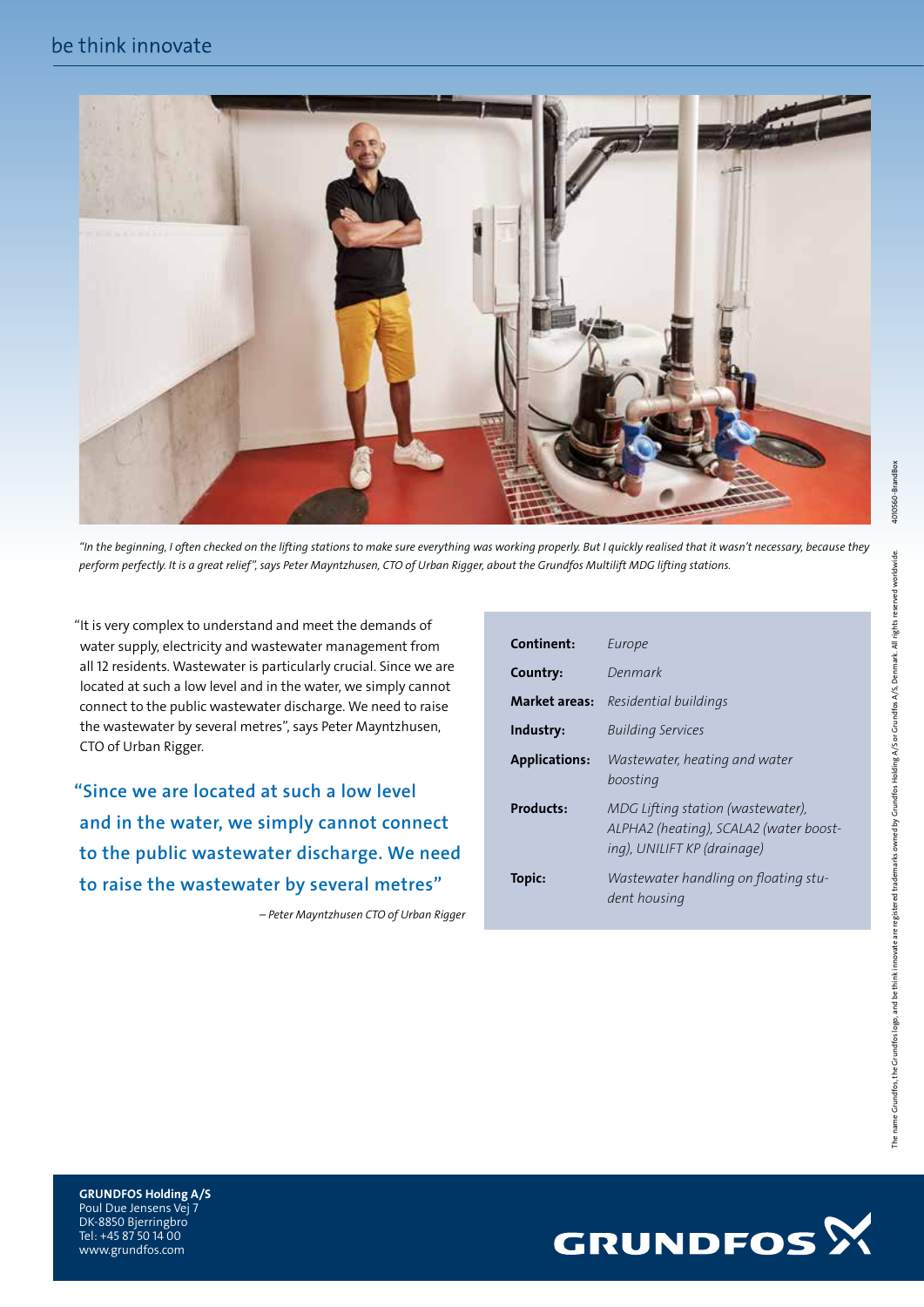

*"When I wake up in my bed, I see nothing but water. I absolutely love living in a floating home and even though it is just 24 square metres, it contains everything I need. The community here already works very well, so it feels natural to open our doors and share moments with each other", says Silke Danø Klingberg.* 

#### THE SOLUTION

Sustainability is an invariable focal point for Urban Rigger. The floating homes can be sailed around the world, while the construction and the products inside are energy-efficient and built to last.

"Our partners have supplied us with top-class solutions. For instance, Grundfos has not just supplied us with products, they have in fact been instrumental in developing the rigger, and they will continue to be so in the future", says Rasmus Rømeling, CEO and responsible for the overall strategy of Urban Rigger.

Besides solar cells on the roof and a system to extract energy from the sea and turn it into heating, the rigger has been equipped with Grundfos Multilift MDG lifting stations to manage wastewater.

"The lifting stations have been running for a year without any trouble at all. In the beginning, I often checked on them to make

"As a student, it is pretty cool to say that your home features some of the newest technological solutions with regard to sustainability"

*– Silke Danø Klingberg, Student and resident at Urban Rigger*

sure everything was working properly. But I quickly realised that it wasn't necessary, because they perform perfectly. It is a great relief", says Peter Mayntzhusen.

Apart from the lifting stations and two ALPHA2 circulator pumps for water supply, Urban Rigger has several Grundfos UNILIFT KP250 pumps installed as an important part of the security system. The submersible drainage pumps are placed in each corner of the basement, ready to remove any water if there is an overflow.



*The first ever Urban Rigger was inhabited by students in the summer of 2018. Soon, five more riggers will dock next to the original to create a dynamic environment on the waterways.*



be think innovate